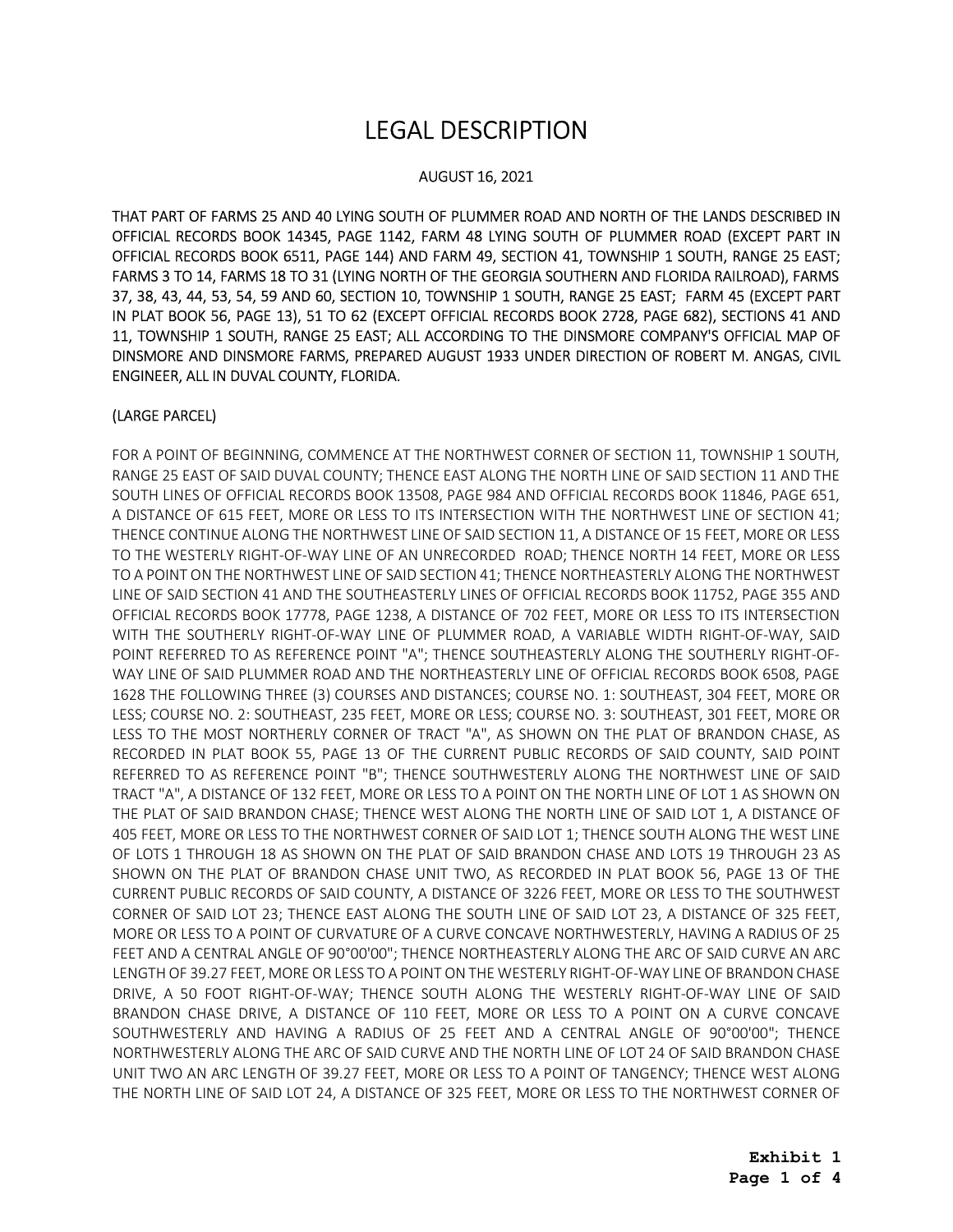SAID LOT 24; THENCE SOUTH ALONG THE WEST LINES OF LOTS 24 THROUGH 26 OF SAID BRANDON CHASE UNIT TWO, A DISTANCE OF 679 FEET, MORE OR LESS TO THE SOUTHWEST CORNER OF SAID LOT 26, SAID POINT LYING ON THE NORTH LINE OF OFFICIAL RECORDS BOOK 18992, PAGE 1210; THENCE WEST ALONG THE NORTH LINE OF OFFICIAL RECORDS BOOK 18992, PAGE 1210, OFFICIAL RECORDS BOOK 15464, PAGE 9, OFFICIAL RECORDS BOOK 17215, PAGE 220, OFFICIAL RECORDS BOOK 15464, PAGE 11, OFFICIAL RECORDS BOOK 11930, PAGE 2217, OFFICIAL RECORDS BOOK 17694, PAGE 2336, OFFICIAL RECORDS BOOK 15043, PAGE 1557 AND OFFICIAL RECORDS BOOK 6913, PAGE 557 TO THE NORTHWEST CORNER OF OFFICIAL RECORD BOOK 6913, PAGE 557; THENCE ALONG THE WEST LINES OF OFFICIAL RECORDS BOOK 6913, PAGE 557, OFFICIAL RECORDS BOOK 11614, PAGE 1973, THE WESTERLY TERMINUS OF SYCAMORE LANE AND OFFICIAL RECORDS BOOK 18248, PAGE 694, A DISTANCE OF 670 FEET, MORE OR LESS TO THE NORTHEAST CORNER OF OFFICIAL RECORDS BOOK 11045, PAGE 2081; THENCE WEST ALONG THE NORTH LINE OF OFFICIAL RECORDS BOOK 11048, PAGE 2081, A DISTANCE OF 400 FEET, MORE OR LESS TO A POINT ON THE NORTHEAST RIGHT-OF-WAY LINE OF NORFOLK SOUTHERN RAILROAD; THENCE NORTHWEST ALONG THE NORTHEAST RIGHT-OF-WAY LINE OF SAID NORFOLK SOUTHERN RAILROAD AND THE SOUTHWEST LINE OF OFFICIAL RECORDS BOOK 6508, PAGE 1628 LYING NORTH OF SAID NORFOLK SOUTHERN RAILROAD, A DISTANCE OF 1384 FEET, MORE OR LESS; THENCE DEPARTING NORTHEAST RIGHT-OF-WAY LINE OF SAID NORFOLK SOUTHERN RAILROAD, NORTH ALONG THE EAST LINE OF OFFICIAL RECORDS BOOK 13037, PAGE 174, A DISTANCE OF 890 FEET, MORE OR LESS TO THE CENTERLINE OF A 60 FOOT UNRECORDED ROAD AND THE NORTHEAST CORNER OF OFFICIAL RECORDS BOOK 13037, PAGE 174; THENCE EAST ALONG THE NORTH LINE OF SAID OFFICIAL RECORDS BOOK 13037, PAGE 174 AND THE CENTERLINE OF A 60 FOOT UNRECORDED ROAD, A DISTANCE OF 768 FEET, MORE OR LESS TO A POINT ON THE NORTHEAST RIGHT- OF-WAY LINE OF SAID NORFOLK SOUTHERN RAILROAD, SAID POINT REFERRED TO AS REFERENCE POINT "C"; THENCE NORTHWEST ALONG THE NORTHEAST RIGHT-OF-WAY LINE OF SAID NORFOLK SOUTHERN RAILROAD AND THE SOUTHWEST LINE OF OFFICIAL RECORDS BOOK 6508, PAGE 1628 LYING NORTH OF SAID NORFOLK SOUTHERN RAILROAD, A DISTANCE OF 1765 FEET, MORE OR LESS TO ITS INTERSECTION WITH THE SOUTH LINE OF OFFICIAL RECORDS BOOK 18597, PAGE 1797; THENCE EAST ALONG THE SOUTH LINE OF SAID OFFICIAL RECORDS BOOK 18597, PAGE 1797, A DISTANCE OF 2010 FEET, MORE OR LESS TO THE SOUTHEAST CORNER THEREOF; THENCE NORTH ALONG THE EAST LINE OF SAID OFFICIAL RECORDS BOOK 18597, PAGE 1997 A DISTANCE OF 1320 FEET, MORE OR LESS TO A POINT ON THE NORTH LINE OF SECTION 10, TOWNSHIP 1 SOUTH, RANGE 25 EAST AND THE SOUTH LINE OF OFFICIAL RECORDS BOOK 18884, PAGE 1268; THENCE EAST ALONG THE NORTH LINE OF SAID SECTION 10 AND THE SOUTH LINES OF OFFICIAL RECORDS BOOK 18884, PAGE 1268, OFFICIAL RECORDS BOOK 7972, PAGE 1471 AND OFFICIAL RECORDS BOOK 8632, PAGE 2236, A DISTANCE OF 2640 FEET, MORE OR LESS TO THE POINT OF BEGINNING, CONTAINING APPROXIMATELY 421 ACRES, MORE OR LESS.

 TOGETHER WITH A PORTION OF SAID FARM 49, SECTION 41, TOWNSHIP 1 SOUTH, RANGE 25 EAST, DUVAL COUNTY, FLORIDA AND BEING MORE PARTICULARLY DESCRIBED AS FOLLOWS:

#### (PARCEL A)

 FOR A POINT OF REFERENCE COMMENCE AT AFOREMENTIONED REFERENCE POINT "A"; THENCE NORTHEASTERLY ACROSS PLUMMER ROAD, A DISTANCE OF 71 FEET, MORE OR LESS TO THE SOUTHEAST CORNER OF OFFICIAL RECORDS BOOK 19039, PAGE 1208, SAID POINT LYING ON THE NORTHERLY RIGHT-OF- WAY LINE OF SAID PLUMMER ROAD; THENCE NORTHEASTERLY ALONG THE EASTERLY LINE OF SAID OFFICIAL RECORDS BOOK 19039, PAGE 1208, A DISTANCE OF 264 FEET, MORE OR LESS TO A POINT ON THE WEST LINE OF OFFICIAL RECORDS BOOK 3175, PAGE 595; THENCE SOUTH ALONG THE WEST LINES OF OFFICIAL RECORDS BOOK 3175, PAGE 595 AND OFFICIAL RECORDS BOOK 18920, PAGE 1770 198 FEET, MORE OR LESS TO THE SOUTHWEST CORNER THEREOF SAID POINT LYING ON THE NORTHERLY RIGHT-OF-WAY LINE OF SAID PLUMMER ROAD; THENCE NORTHWESTERLY ALONG THE NORTHEASTERLY RIGHT-OF-WAY LINE OF SAID PLUMMER ROAD,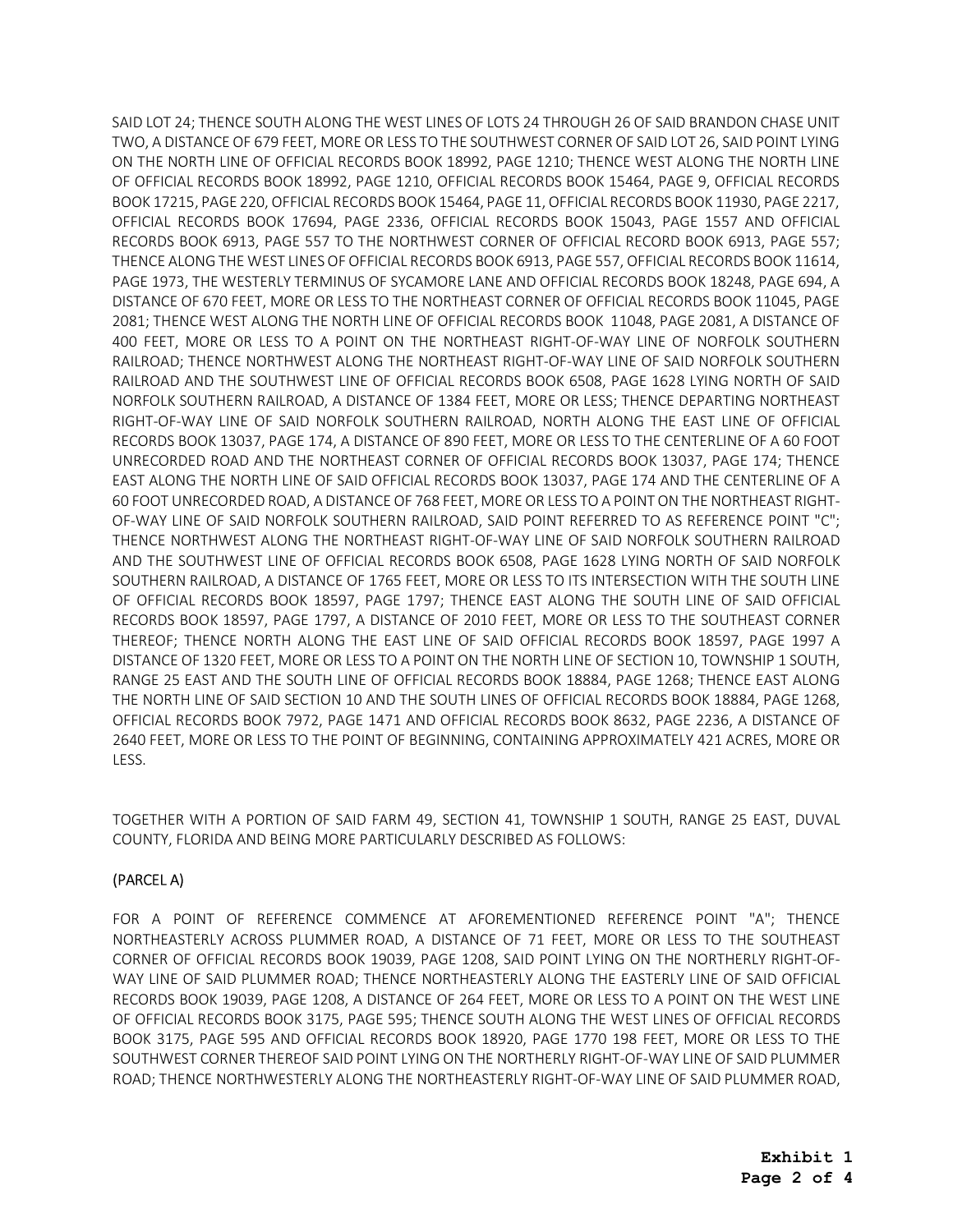A DISTANCE OF 200 FEET, MORE OR LESS TO THE POINT OF BEGINNING, CONTAINING APPROXIMATELY 0.3 ACRE, MORE OR LESS.

 TOGETHER WITH A PORTION OF SAID FARM 40 AND FARM 25, SECTION 41, TOWNSHIP 1 SOUTH, RANGE 25 EAST, DUVAL COUNTY, FLORIDA AND BEING MORE PARTICULARLY DESCRIBED AS FOLLOWS:

## (PARCEL B)

 FOR A POINT OF REFERENCE COMMENCE AT AFOREMENTIONED REFERENCE POINT "B"; THENCE SOUTHEASTERLY ALONG THE SOUTHWESTERLY RIGHT-OF-WAY LINE OF SAID PLUMMER ROAD, A DISTANCE OF 211 FEET, MORE OR LESS TO THE POINT OF BEGINNING, SAID POINT LYING IN A CURVE CONCAVE NORTHEASTERLY AND HAVING A RADIUS OF 1500 FEET; THENCE SOUTHEASTERLY ALONG THE ARC OF SAID CURVE AND THE SOUTHWESTERLY RIGHT-OF-WAY LINE OF PLUMMER ROAD AN ARC LENGTH OF 620 FEET, MORE OR LESS; THENCE SOUTHEASTERLY ALONG THE SOUTHERLY RIGHT-OF-WAY LINE OF SAID PLUMMER ROAD, A DISTANCE OF 648 FEET, MORE OR LESS TO ITS INTERSECTION WITH THE WESTERLY RIGHT-OF-WAY LINE OF OLD KINGS ROAD, A 100 FOOT RIGHT-OF-WAY; THENCE DEPARTING SOUTHERLY RIGHT-OF-WAY LINE OF SAID PLUMMER ROAD SOUTHEASTERLY ALONG THE WESTERLY RIGHT-OF-WAY LINE OF OLD KINGS ROAD, A DISTANCE OF 76 FEET, MORE OR LESS TO THE NORTHEAST CORNER OF OFFICIAL RECORDS BOOK 18439, PAGE 814; THENCE DEPARTING WESTERLY RIGHT-OF-WAY LINE OF OLD KINGS ROAD, NORTHWESTERLY ALONG THE NORTHERLY LINE OF SAID OFFICIAL RECORDS BOOK 18439, PAGE 814 AND OFFICIAL RECORDS BOOK 18360, PAGE 2111, A DISTANCE OF 728 FEET, MORE OR LESS TO A POINT OF CURVATURE OF A CURVE CONCAVE NORTHEASTERLY AND HAVING A RADIUS OF 1544 FEET; THENCE NORTHWESTERLY ALONG THE ARC OF SAID CURVE AND THE NORTHERLY LINE OF OFFICIAL RECORDS BOOK 18360, PAGE 2111 AN ARC LENGTHOF 579 FEET, MORE OR LESS TO THE NORTHWEST CORNER THEREOF, SAID POINT LYING ON THE EASTERLY RIGHT-OF-WAY LINE OF A 60 FOOT UNRECORDED ROAD; THENCE NORTHWESTERLY 65 FEET, MORE OR LESS TO A POINT ON THE WESTERLY RIGHT-OF-WAY LINE OF A 60 FOOT UNRECORDED ROAD; THENCE NORTH 38 FEET, MORE OR LESS TO A POINT ON THE SOUTHERLY RIGHT-OF-WAY LINE OF A 60 FOOT UNRECORDED ROAD; THENCE EAST ALONG THE SOUTHERLY RIGHT-OF-WAY LINEOF A 60 FOOT UNRECORDED ROAD, A DISTANCEOF 79 FEET, MORE OR LESS TO THE POINT OF BEGINNING, CONTAINING APPROXIMATELY 1.9 ACRES, MORE OR LESS.

 TOGETHER WITH FARM 60 AND A PORTION OF FARMS 44, 53, 54 AND 59, SECTION 10, TOWNSHIP 1 SOUTH, RANGE 25 EAST, DUVAL COUNTY, FLORIDA AND BEING MORE PARTICULARLY DESCRIBED AS FOLLOWS:

# (PARCEL C)

 FOR A POINT OF REFERENCE COMMENCE AT AFOREMENTIONED REFERENCE POINT "C"; THENCE WEST ALONG THE NORTH LINE OF OFFICIAL RECORDS BOOK 13037, PAGE 174 AND THE CENTERLINE OF A 60 FOOT UNRECORDED ROAD, 200 FEET, MORE OR LESS TO A POINT ON THE WESTERLY RIGHT-OF-WAY LINE OF SAID NORFOLK SOUTHERN RAILROAD AND THE POINT OF BEGINNING; THENCE CONTINUE WEST ALONG THE NORTH LINE OF OFFICIAL RECORDS BOOK 13037, PAGE 174 AND THE CENTERLINE OF A 60 FOOT UNRECORDED ROAD, A DISTANCE OF 1652 FEET, MORE OR LESS; THENCE NORTH ALONG AN EAST LINE OF OFFICIAL RECORDS BOOK 13037, PAGE 174, A DISTANCE OF 1320 FEET, MORE OR LESS TO THE NORTHEAST CORNER OF OFFICIAL RECORDS BOOK 13037, PAGE 174, SAID POINT LYING ON THE SOUTH LINE OF OFFICIAL RECORDS BOOK 18597, PAGE 1797; THENCE EAST ALONG THE SOUTH LINE OF OFFICIAL RECORDS BOOK 18597, PAGE 1797, A DISTANCE OF 510 FEET, MORE OR LESS TO A POINT ON THE SOUTHWESTERLY RIGHT-OF-WAY LINE OF SAID NORFOLK SOUTHERN RAILROAD; THENCE DEPARTING SOUTH LINE OF OFFICIAL RECORD BOOK 18597, PAGE 1797 AND ALONG THE SOUTHWESTERLY RIGHT-OF-WAY LINE OF SAID NORFOLK SOUTHERN RAILROAD, A DISTANCE OF 1750 FEET, MORE OR LESS TO THE POINT OF BEGINNING, CONTAINING APPROXIMATELY 30.8 ACRES, MORE OR LESS.